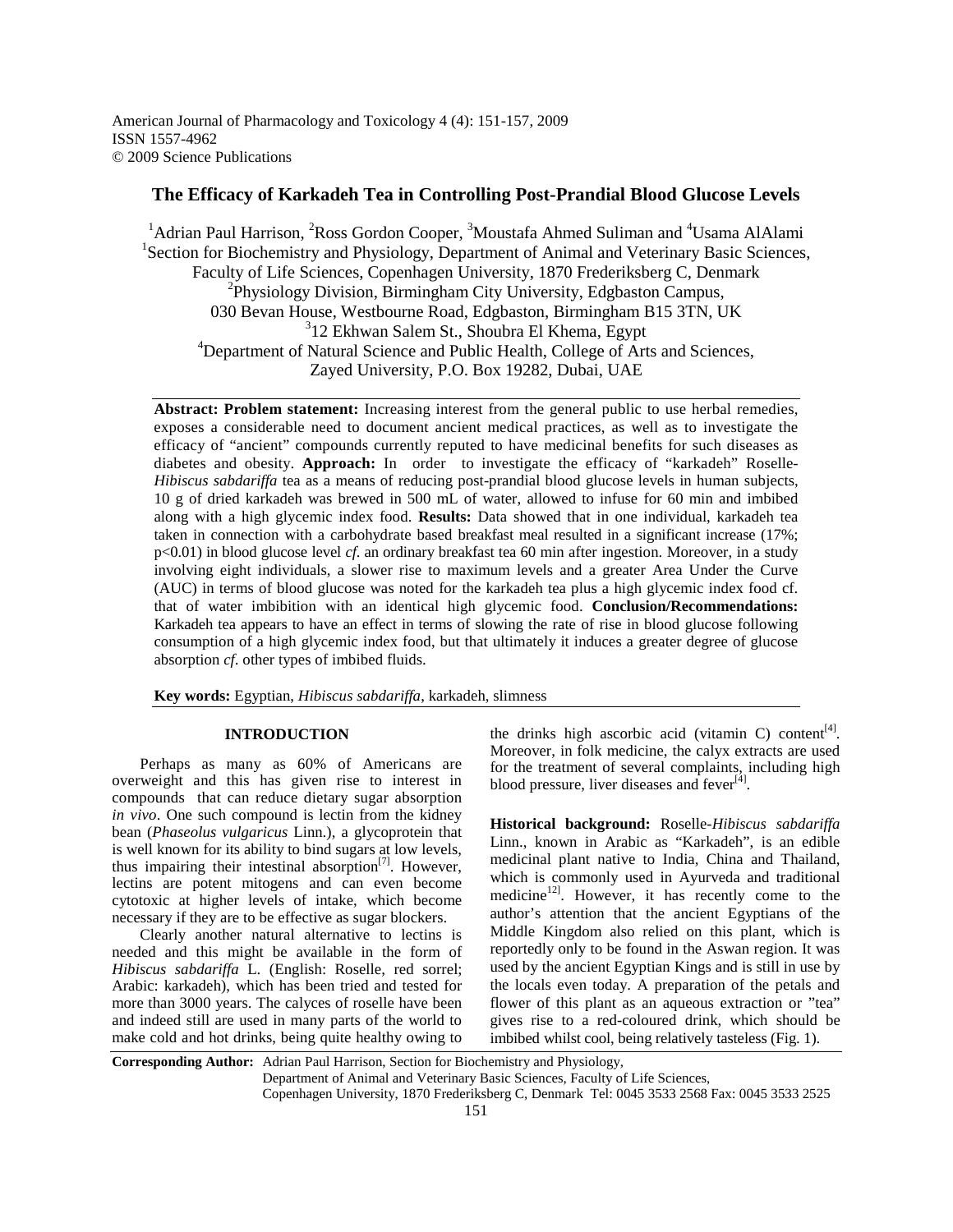

Fig. 1: Dried petals of Roselle, known in Arabic as "Karkadeh" (*Hibiscus sabdariffa* Linn) collected from the Aswan region of Egypt. The photo was taken using a Canon Digital Ixus 60 camera with 6.0 megapixel resolution, on the 30th of April 2008; shutter 1/60, f/3.5, focal length 8.4 mm. Scale  $bar = 5$  cm

In Egypt, during the hot summer months, numerous traditional drinks such as karkadeh are consumed and are known to have a beneficial effect on human health<sup>[16]</sup>. However, a decreasing preference for the old and more traditional ways and a move towards an increasing use of commercially produced carbonated drinks, soft drinks and fruit nectars has resulted in elevated blood glucose levels with deleterious effects to the health and well-being of the general populace $^{[16]}$ .

 Of particular interest is the fact that Roselle tea has recently been shown to have a pancreatic  $\alpha$ -amylase inhibitory action, which appears to be attributable to its hibiscus acid content<sup>[15]</sup>.

 Thus, it is with these aspects in mind that we have sought to test the effects of karkadeh tea made from *Hibiscus sabdariffa* collected from Aswan, on blood glucose levels in two separate trials in human subjects. Our working hypothesis being that karkadeh consumption in connection with a high glycemic index food reduces post-prandial blood glucose levels *cf*. other forms of fluid intake.

#### **MATERIALS AND METHODS**

 The human volunteers recruited for the single and multiple subject studies gave their informed consent and the study was conducted in accordance with the Declaration of Helsinki. Furthermore, permission was granted by Zayed University to allow us to undertake the glucose determinations on some volunteer participants aged 18 and over.

**Single subject repeat study:** For the blood glucose and Roselle (*Hibiscus sabdariffa*) breakfast plus tea trial, a single male human volunteer was recruited.

 The volunteer was subsequently provided with a Freestyle Lite blood glucose monitoring system (DBMK301-C0165, Abbott Diabetes Care Inc., Alameda California, USA) and instructed in its use. The volunteer was then told to follow a strict routine of blood glucose measurement upon awakening in the morning and to repeat this measurement 60 min after consuming a breakfast meal. The subject was provided with 100 g portions of a commercial breakfast cereal (sugar coated flakes of maize: 375.7 calories energy, 4.5 g protein, 87 g of soluble carbohydrate and 0.6 g fat-per 100 g portion), which he consumed with a small quantity of skimmed milk and a 250 mL volume of either an English Breakfast tea, or an equal volume of Roselle tea, which was provided for him. The subject then repeated this procedure over a 6 day period, carefully recording the blood glucose values as they were taken. It should also be noted that the subject remained relatively inactive over the period of measurement, undertaking only sedentary work at a desk.

**Multiple subject study:** Volunteers for this study were also provided with a Freestyle Lite blood glucose monitoring system (DBMK301-C0165, Abbott Diabetes Care Inc., Alameda California, USA) and instructed in its use. The subjects consumed a high Glycemic Index (GI) food on two occasions (chocolate coated toffee and caramel bar: 449 calories energy, 4.2 g protein, 69 g of soluble carbohydrate and 17.4 g fat-per 100 g portion) with a 250 mL volume of water and then subsequently on the following day, with an equal volume of Roselle tea. In this way the subjects acted as their own control. Blood glucose measurements were made at time zero (before ingestion of food or drink) and at 10, 20, 30, 45 and 60 min subsequent to consuming the high glycemic index food. Finally, as with the previous single subject repeat study, it should be noted that the subjects remained relatively inactive over the period of measurement.

*Hibiscus sabdariffa* **tea preparation:** A 10 g quantity of dried *Hibiscus sabdariffa* petals, obtained from the Aswan region of Egypt, were immersed into 500 mL of boiling water and left to infuse the water for a period of 60 min. After this time the petals were removed and the now scarlet-red solution was bottled and stored at 4°C until used.

 A measurement of the pH of the infused *Hibiscus sabdariffa* tea revealed a value of 2.5 using triplesquare pH-indicator strips (non-bleeding) which were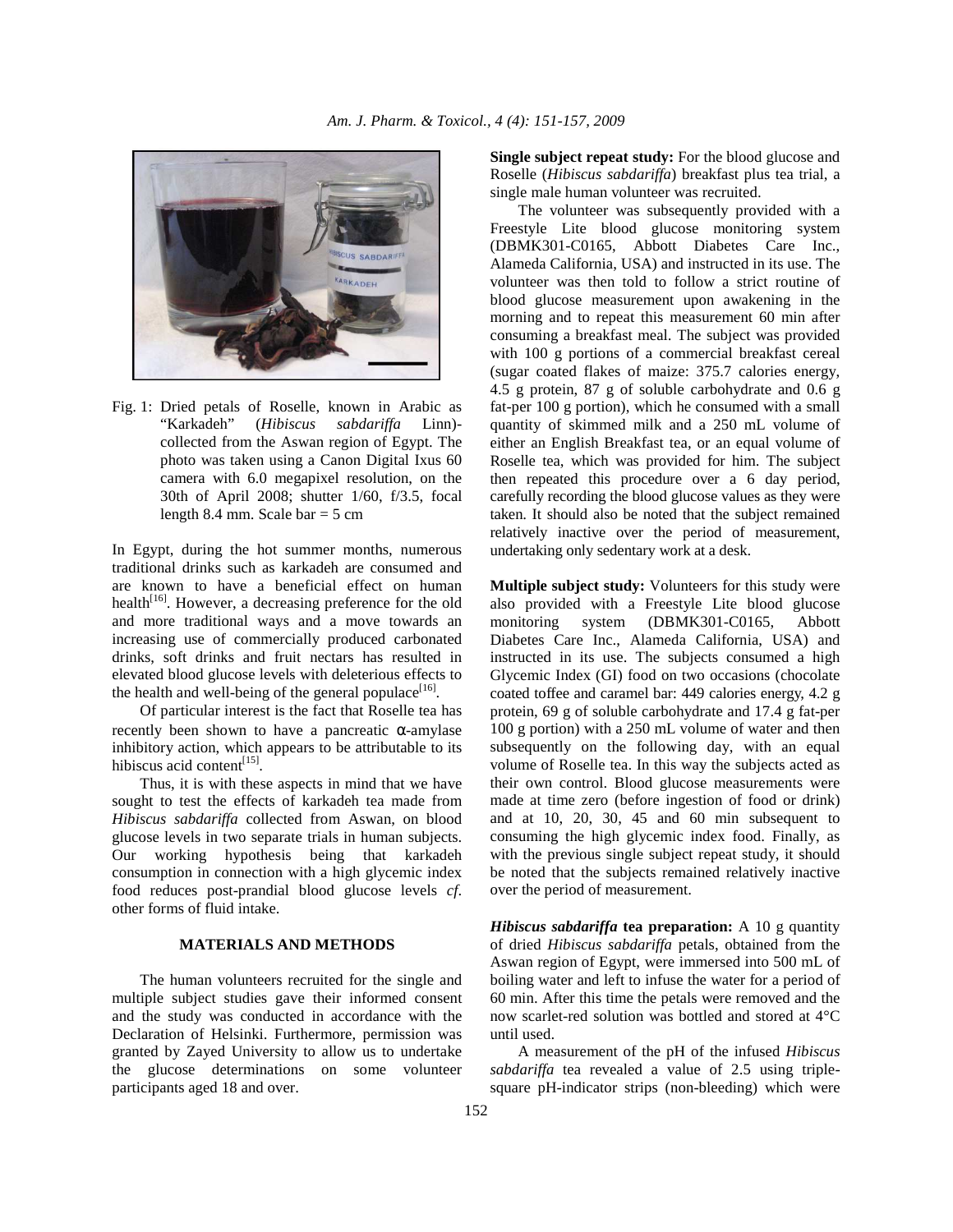allowed to stabilize for a period of 10 min before being read from the colorimetric scale that came with the strips (Merck, D-6100 Darmstadt, Germany).

**Blood glucose measurements:** Blood glucose concentration was measured in blood samples taken after a finger prick with a sterile surgical lancet (Freestyle-Abbott Diabetes Care Inc., Alameda California, USA). A drop of blood (0.3 µL) was introduced on to a Test-Strip, which was inserted into a Freestyle Lite blood glucose monitoring system (DBMK301-C0165, Abbott Diabetes Care Inc., Alameda California, USA). The system, which gave a result within 5 sec of applying blood to the Test Strip, had a sensitivity range of 1.1-27.8 mmol  $L^{-1}$  blood glucose and relied on a colometric electrochemical analytical sensor. It should also be noted that this type of equipment had an inherent variation in terms of reliability of repeat measurements in the order of ±10%.

**Statistical analysis:** Data were presented as means  $\pm$ SE. Normality in the data set was assessed using a Kolmogorov-Smirnov test and differences between means were tested for statistical significance using a Paired two-tailed t-test-GraphPad InStat Version 3.0 b (Sept. 2003) for Macintosh, GraphPad Software, San Diego California, USA. Differences showing a p-value >0.05 were considered non-significant.

## **RESULTS**

**Single subject repeat study:** The single subject, who was 43 years-old and who weighed 90 kg, was neither diabetic nor from a family with a history of diabetes.

 In Table 1 the data collected from a series of six daily repeats performed over a 12 day period in one individual, showed a significant  $(p<0.01)$  increase in blood glucose concentration 60 min after ingesting a breakfast meal with a 250 mL volume of English Breakfast tea or Hibiscus tea. Moreover, a comparison of the breakfast meal with Hibiscus tea rather than English Breakfast tea resulted in a significant  $(p<0.01)$ 1.2 mM higher blood glucose concentration at the 60 min post-prandial recording time.

**Multiple subject study:** Data were analyzed for 8 subjects, of which 4 were female (age range: 18- 43 years, mean: 28.6±3.9 years). The subject group as a whole measured on average 172.6±4.9 cm in height and weighed 81.8±6.1 kg. Average BMI for the subjects was  $27.4 \pm 1.6$  kg.m<sup>-2</sup>, where normal values fell between 18.5 and 24.9 and one third of the subjects were found to have a BMI below 24.9.

Table 1: Measurement of an increase in blood glucose concentration post "breakfast" in combination with either English breakfast tea (Control) or Karkadeh tea

| breakrast tea (Control) or Karkaden tea |                                  |                     |                                |                |  |  |
|-----------------------------------------|----------------------------------|---------------------|--------------------------------|----------------|--|--|
|                                         | Overnight                        | Post meal*          |                                |                |  |  |
|                                         | fast blood (60 min)              |                     |                                |                |  |  |
|                                         | glucose                          | blood               | Delta                          |                |  |  |
|                                         | level                            | glucose level       | increase                       | Statistical    |  |  |
|                                         | (mmol $L^{-1}$ ) (mol $L^{-1}$ ) |                     | $\text{ (mol } L^{-1}\text{)}$ | Significance** |  |  |
| Control $(n = 6)$                       | $5.32 \pm 0.18$                  | $7.03 \pm 0.51$     | 1.65                           | $P = 0.01$     |  |  |
| Karkadeh (n = 6) $5.58 \pm 0.10$        |                                  | $8.23 \pm 0.43$ *** | 2.65                           | $P = 0.01$     |  |  |

 $n = 6$  indicates the number of repeats performed on the same individual subject. \*: 100 g of sugar coated cornflakes; 1578 kJ energy, 4.5 g protein, 87 g carbohydrate and 0.6 g fats; \*\*: Differences between means were assessed for statistical significance using a Paired t-test after ensuring normality with a Kolmogorov-Smirnov test; \*\*\*: Mean is significantly different from that of the Control group at 60 min post meal  $(p<0.01)$ 



Fig. 2: A time course for blood glucose concentration post-prandial in subjects imbibing water  $(CONTROL; \blacksquare)$  or hibiscus tea (HIBISCUS;  $\square$ ) with their meal. The dotted line represents the baseline blood glucose values (pre-meal) for the group. The AUC for the Control group was 36.93, whilst the AUC for the Hibiscus group was 44.78. Values are mean  $\pm$  SEM of 8 subjects

 In Fig. 2, the curves for the Control and the Hibiscus groups (n=8) were not found to be significantly different, despite a clear trend towards a slower yet greater glucose uptake following ingestion of a meal with Hibiscus tea rather than water.

 Analysis of Fig. 2 in terms of the Area Under the Curve (AUC) revealed a value of 36.93 for the control group, whilst the AUC for the Hibiscus group was 44.78, which represents a 20% increase in the Hibiscus group Vs controls.

**Data analysis:** The power of the data presented in Fig. 2 was calculated to be between 30 and 40% for the SD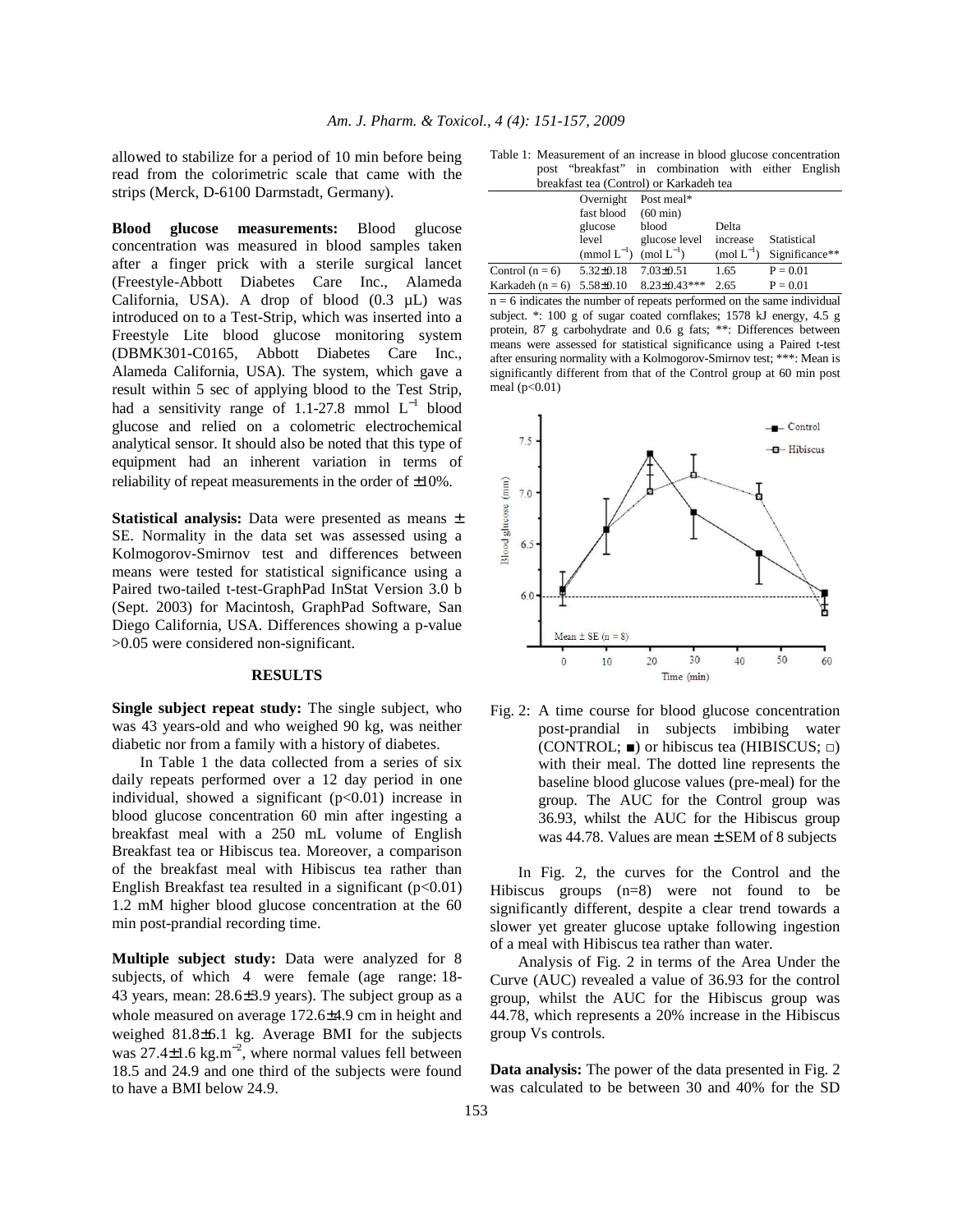and deltas of the means at the following time points; 20, 30 and 45 min. In order for these deltas (0.37, 0.36 and 0.55 Control *vs*. Hibiscus at 20, 30 and 45 min, respectively) to be found significantly different with a confidence of 90% and the current level of variance, a sample size of some 40 subjects would most likely be required.

**Classification of sourced literature:** The literature cited in this manuscript was sourced and selected according to dated impact factor, methodological association, relevance of results and statistical data, as well as the region in which the study was undertaken.

#### **DISCUSSION**

 Clearly karkadeh tea has been used from a human health perspective for more than 3,500 years. In the present study it has been found that karkadeh tea results in a significantly  $(p<0.01)$  higher blood glucose level post-prandially (60 min) in repeat experiments in a single healthy individual and that whilst no significant effect was found for a multiple subject study, there was a trend towards a slower rate of increase in blood glucose to a maximum level post prandially and a larger AUC with karkadeh tea, than occurred with imbibition of water.

**Blood glucose levels:** A blood glucose level of 7.0 mM or greater after a prolonged period of fasting is considered diagnostic of diabetes. Indeed, in normal healthy individuals a post-prandial blood glucose concentration exceeding 7.8 mM at 1 h is quite rare<sup>[21]</sup>. Whilst in type II diabetes patients, fasting blood glucose levels >110 mg dL<sup>-1</sup> (6.1 mM) are associated with substantial cardiovascular risk $[1]$ , as is detection of high levels of  $HbA_{1c}^{[22]}$ .

 In the present study, however, normal resting "inter-meal" levels of blood glucose, comparable to those reported in the literature (3.9-6.1 mM) were found<sup>[1]</sup>, despite the fact that two-thirds of the subjects had a BMI of 25 or above.

**Food classification:** Diets/foods with a high Glycemic Index (GI) cause rapid and strong increases in bloodsugar levels, which have been linked to an increased risk of diabetes. Thus, compounds capable of reducing, or alleviating this effect of high glycemic index foods is desirable.

 The glycemic index for a food is measured by feeding a known portion of a carbohydrate meal and then following blood glucose levels at regular intervals.

| Table 2: The glycemic index of some common foods |          |
|--------------------------------------------------|----------|
|                                                  | $TT$ $1$ |

| <b>Breakfast cereals</b>                                      | Cornflakes 77   | Weetabix 75     |  |  |
|---------------------------------------------------------------|-----------------|-----------------|--|--|
| Grains pasta                                                  | Rice 50         | Spaghetti 41    |  |  |
| <b>Bread</b>                                                  | White 70        | Wholemeal 77    |  |  |
| Vegetables                                                    | Carrots 49      | Baked Potato 85 |  |  |
| Legumes                                                       | Butter Beans 31 | Kidney Beans 27 |  |  |
| Fruit                                                         | Apple 36        | Banana 60       |  |  |
|                                                               | Orange 43       | Grapes 43       |  |  |
| Dairy Foods                                                   | Whole Milk 27   | Yoghurt 33      |  |  |
| Confectionary                                                 | Chocolate 49    | Mars Bar 68     |  |  |
| Sugars                                                        | Honey 58        | Sucrose 59      |  |  |
| <b>Source:</b> Foster-Powell and Brand Miller <sup>[14]</sup> |                 |                 |  |  |

Thus the GI can be seen as a measure of the type of carbohydrates in a particular food, as well as how fast 50 g of a particular carbohydrate induces a rise in blood glucose levels upon being digested.

 Other studies refer to the so-called Glycemic Load (GL), which is the application of GI to a standard serving of a particular food. Thus, a "Mars Bar" which has been measured as having a GI of 68, making it a "high" GI food can be determined as having a GL of 23 based on the calculation  $[(68/100)\times34.5]$ ; where 34.5 g represents the carbohydrate content per 50 g of "Mars Bar". For a comparison of the GI values of some common foods, see Table  $2^{[14]}$ .

 Carbohydrate intake varies according to athletic demands and with diverse sporting activities. Athletes, for instance, should aim to meet carbohydrate needs during training regimens and thus maximise the restoration of their muscle glycogen stores. Indeed, a pre-event meal is necessary to increase carbohydrate availability prior to prolonged exercise sessions at 1-  $4 \text{ g kg}^{-1}$  BM eaten 1-4 h prior to exercise. Furthermore, chronic or indeed every-day situations may necessitate daily glycogen store recovery or fuel needs for those athletes participating in moderate exercise programmes (i.e., <1 h or exercise of low intensity) at  $5-7$  g kg<sup>-1</sup> BM day $^{-1[8]}$ .

**Karkadeh and blood glucose regulation:**  Hyperglycemia, at least within the first 30 min following ingestion of a meal, has been suggested as being glucotoxic<sup>[21]</sup>. This is primarily based on the known effects of hyperglycemia<sup>[17]</sup> and the fact that even individuals with a good dietary control of diabetes have a diminished release of insulin over the first half an h following a meal $^{[20]}$ .

 Thus the trend shown in this study for the multiple subject trial of a slower rate of rise in blood glucose concentration (10-30 min) to a maximum level, following consumption of a high glycemic index food with karkadeh tea may be of importance for such diabetic subjects. Furthermore, the very real possibility that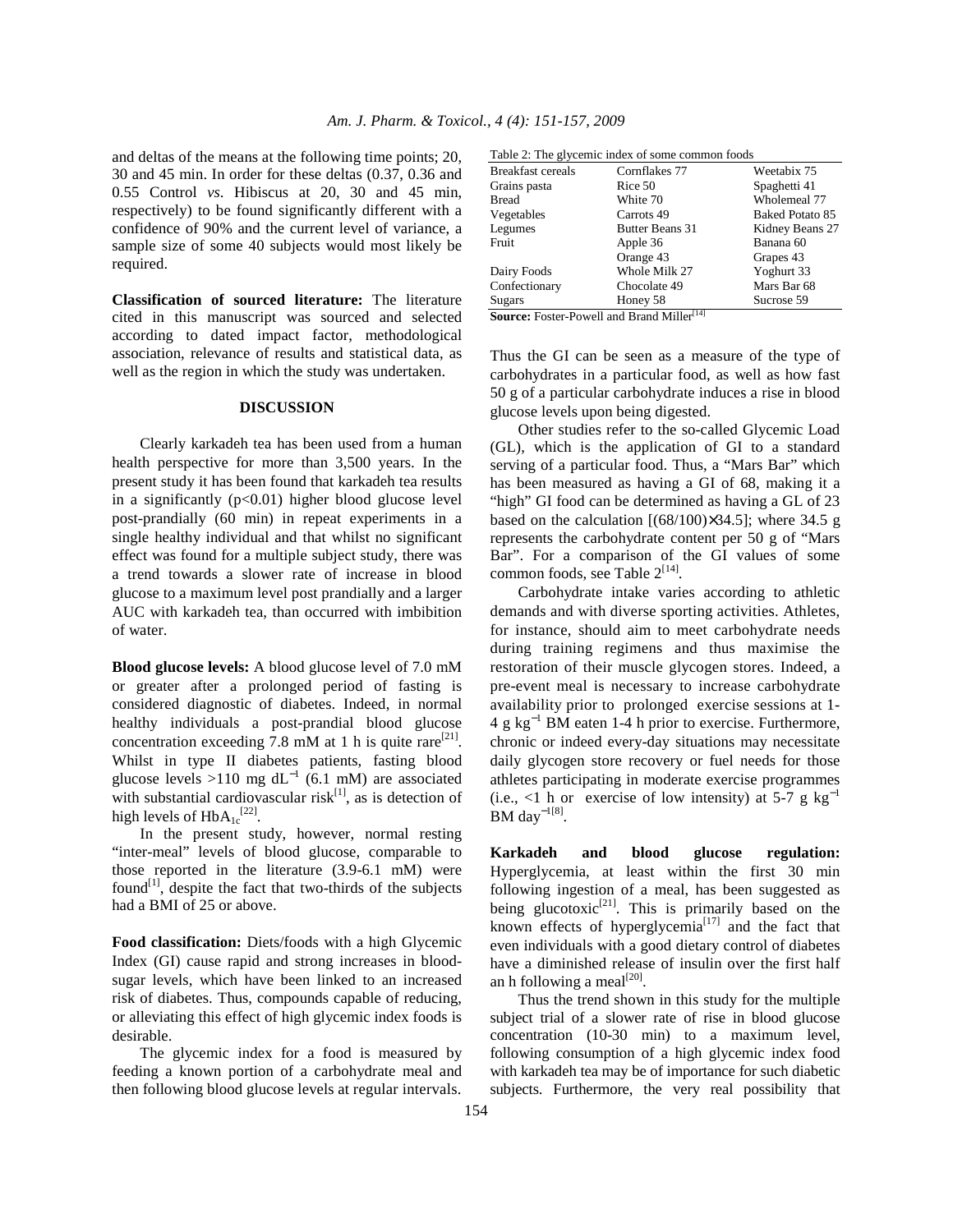karkadeh tea, taken in conjunction with low glycemic index foods, which are currently recommended for diabetics<sup>[11]</sup>, should be explored as this may provide a means of inducing a greater reduction in the early rate of rise in blood glucose concentration reported in such individuals.

 Hypoglycemia, on the other hand, also known as "low blood glucose" or "low blood sugar", occurs when blood glucose drops below normal levels. A recent review highlighted the risk of hypoglycemia in patients admitted to an intensive care or intermediate care ward, where tight glycemic control was imposed, whilst patients with septic shock and those with neurologic compromise are also at risk of experiencing hypoglycemia events<sup>[13]</sup>. Also at risk of developing hypoglycemia, are geriatric patients with type 2 diabetes mellitus, in which glycemic control is achieved by pharmacological means<sup>[18]</sup>. In such elderly patients there is a very real risk of pharmacological side effects, drug-disease and drug-drug interactions which could induce hypoglycemic periods. In the light of the current findings, which indicate a significant  $(p<0.01)$  17% increase in blood glucose levels 60 min after a breakfast meal when consumed with karkadeh tea rather than English Breakfast tea, it would seem that the role and use of karkadeh tea in such patients should be the focus of future studies, particularly as this study appears to indicate that the post-prandial blood glucose rise is slower and longer sustained with karkadeh tea.

**Scientific evidence of other effects of karkadeh:**  Besides its reputed effects in terms of glucose absorption, karkadeh has been the focus of numerous other scientific investigations, some of them contradictory. For an overview of the effects of *Hibiscus sabdariffa* in terms of the treatment of certain obesity comorbidities including hyperlipidemia and elevated blood glucose levels see Dickel *et al*.<sup>[10]</sup>.

 In an early study *Hibiscus sabdariffa* resulted in a significant (p<0.01) decrease in serum creatinine, cholesterol and glucose in treated rats compared with controls as well as a significant  $(p<0.01)$  increase in serum uric  $\arctan(199)$ . More recently, oral administration of an alcoholic extract of *Hibiscus sabdariffa* at a concentration of 250 mg  $kg^{-1}$  body weight has been found to normalize levels of ammonia, urea, uric acid, creatinine and non-protein blood nitrogen $[12]$ . The administered extract was also found to elevate levels of catalase, superoxide dismutase, glutathione peroxidase and reduce glutathione in hyper-ammonemic rat brains $^{[12]}$ .

 *Hibiscus sabdariffa* attenuates body weight gain in obese mice and increases fluid intake in healthy obese mice, resulting in elevated Alanine Aminotransferase (ALT) levels on days 15 and 45 of treatment. These authors, however, found that triglycerides and cholesterol levels were not significantly affected $^{[3]}$ .

 Extracts of *Hibiscus sabdariffa* in combination with vitamin C have been found to increase the antioxidant defence systems of rats and reduce the incidence of organ damage<sup>[2]</sup>. Treatment with vitamin C and *Hibiscus sabdariffa* (400 mg  $kg^{-1}$ ) significantly decreased serum ALT activity  $(p<0.05)$ . In addition, treatment with vitamin C and *Hibiscus sabdariffa* (400 and 800 mg  $kg^{-1}$ ) significantly (p<0.05) elevated the levels of reduced glutathione by 41 and 44%, respectively, at 5 weeks $^{[2]}$ .

 In other fields of research, pre-treatment with an aqueous extract of *Hibiscus sabdariffa* has been shown to result in significantly  $(p<0.01)$  less hepatotoxicity and to protect rats against cadmium-induced liver, prostate and testis lipoperoxidation<sup>[6]</sup>. Moreover, *Hibiscus sabdariffa* treatment increases the activity of testicular antioxidant enzymes and restores sperm motility in cisplatin-treated rats<sup>[5]</sup>.

 Finally, experiments carried out on rats and rabbits have demonstrated the unequivocal antihypercholesterolaemic, anti-nociceptive and antipyretic effects of *Hibiscus sabdariffa*, although no antiinflammatory effects were noted $^{[4]}$ . Additionally, calyx extracts applied to smooth muscle *in vitro* appear to inhibit the resting tone of isolated muscles and oil extracted from the seeds of *Hibiscus sabdariffa* has been shown to have an inhibitory effect on the *in vitro* growth of certain bacteria and fungi $^{[4]}$ .

# **CONCLUSION**

 This study indicates that in contrast with herbal folklore, karkadeh tea taken in connection with a rapidly soluble carbohydrate meal results in a significant increase in blood glucose and not an inhibition. Whilst further studies of the use and dose of karkadeh in connection with other food types and larger cohorts are now needed, we tentatively conclude that karkadeh tea may have a beneficial effect in terms of slowing the rate of rise in blood glucose following consumption of a high glycemic index food and that this in itself may be of importance in terms of reducing post-prandial hyperglycemia and its links with insulin resistance and cardiovascular disease $[1,21]$ . Moreover, karkadeh should now be investigated as a means of improving glycemic control in patients at risk of hypoglycemia.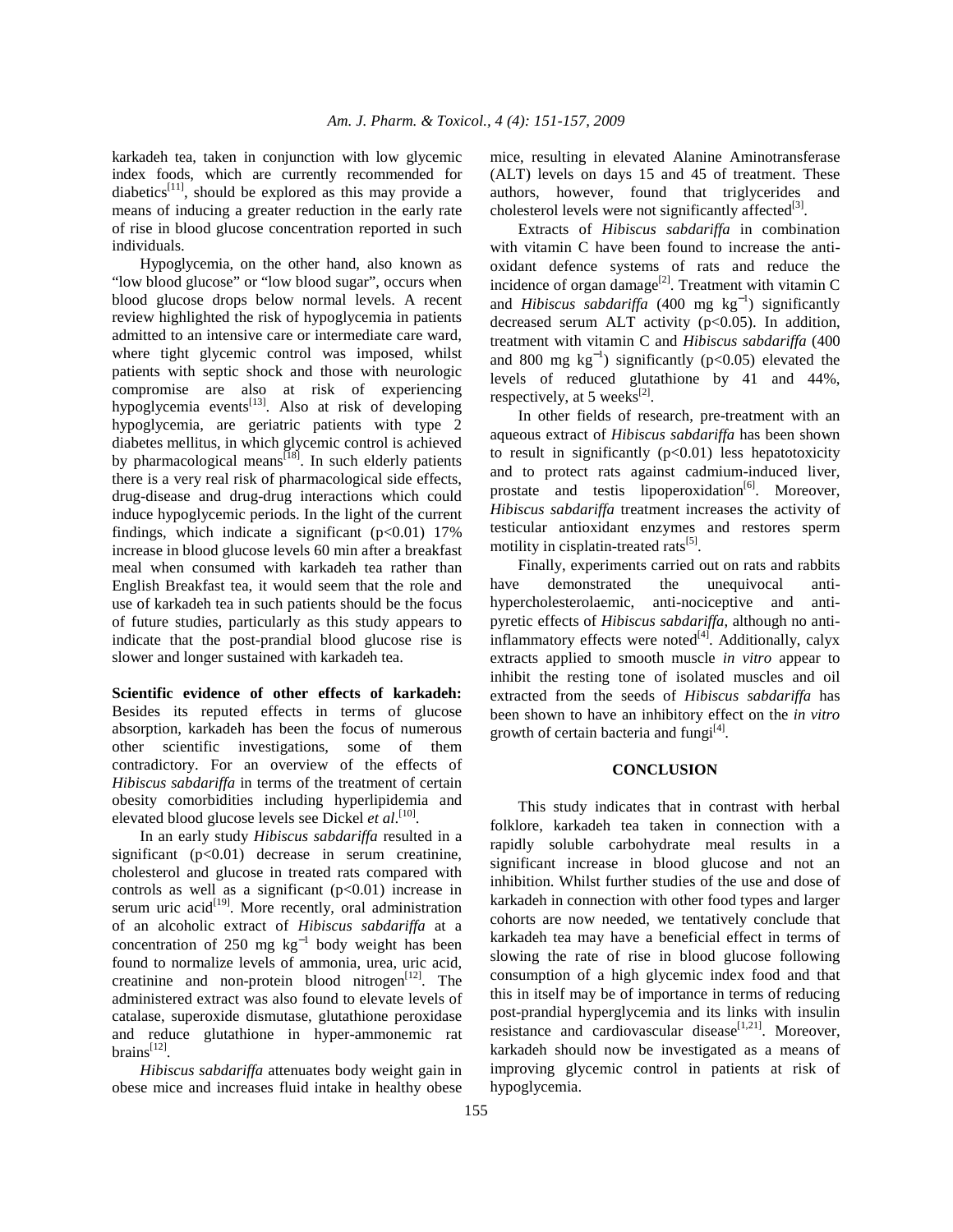#### **ACKNOWLEDGEMENT**

 The researchers are grateful to the participants and to Stig Mølsted for a thought provoking discussion.

## **REFERENCES**

- 1. AACE, 2002. American College of Endocrinology: Consensus statement on guidelines for glycemic control. Endocrin. Prac., 8: 6-11. http://www.aace.com/meetings/consensus/dcc/pdf/ dccwhitepaper.pdf
- 2. Adaramoye, O., B. Ogungbenro, O. Anyaegbu and M. Fafunso, 2008. Protective effects of extracts of vernonia amygdalina, *Hibiscus sabdariffa* and vitamin C against radiation-induced liver damage in rats. J. Radiat. Res. (Tokyo), 49: 123-131. http://www.jstage.jst.go.jp/article/jrr/49/2/49\_123/ \_article
- 3. Alarcon-Aguilar, F.J., A. Zamilpa, M.D. Perez-Garcia, J.C. Almanza-Perez and E. Romero-Nuñez *et al*., 2007. Effect of *Hibiscus sabdariffa* on obesity in MSG mice. J. Ethnopharmacol., 114: 66-71. http://www.ncbi.nlm.nih.gov/pubmed/17765418
- 4. Ali, B.H., N. Al Wabel and G. Blunden, 2005. Phytochemical, pharmacological and toxicological aspects of *Hibiscus sabdariffa* L.: A review. Phytother. Res., 19: 369-375. http://www.ncbi.nlm.nih.gov/pubmed/16106391
- 5. Amin, A. and A.A. Hamza, 2006. Effects of Roselle and Ginger on cisplatin-induced reproductive toxicity in rats. Asian J. Androl., 8: 607-612. http://www.ncbi.nlm.nih.gov/pubmed/16751998
- 6. Asagba, S.O., M.A. Adaikpoh, H. Kadiri and F.O. Obi, 2007. Influence of aqueous extract of *Hibiscus sabdariffa* L. petal on cadmium toxicity in rats. Biol. Trace Elem Res., 115: 47-57. http://cat.inist.fr/?aModele=afficheN&cpsidt=18689692
- 7. Brudnak, M.A., 2002. Weight-loss drugs and supplements: Are there safer alternatives? Med. Hypotheses, 58: 28-33. http://cat.inist.fr/?aModele=afficheN&cpsidt=13453698
- 8. Burke, L.M., 2007. Sports Nutrition. In: Essentials of Human Nutrition, Mann, J. and A. Stewart Truswell (Eds.). 3rd Edn., Oxford University Press, Oxford, ISBN: 0199290970, pp: 488.
- 9. Carvajal-Zarrabal, O., S.M. Waliszewski, D.M. Barradas-Dermitz, Z. Orta-Flores and P.M. Hayward-Jones *et al*., 2005. The consumption of *Hibiscus sabdariffa* dried calyx ethanolic extract reduced lipid profile in rats. Plant Foods Hum. Nutr., 60: 153-159. http://www.ncbi.nlm.nih.gov/pubmed/16395625

10. Dickel, M.L., S.M. Rates and M.R. Ritter, 2007. Plants popularly used for loosing weight purposes in Porto Alegre, South Brazil. J. Ethnopharmacol., 109: 60-71.

http://www.ncbi.nlm.nih.gov/pubmed/16963210

- 11. Eriksson, K.F. and F. Lindgarde, 1991. Prevention of type 2 (non-insulin-dependent) diabetes mellitus by diet and physical exercise: The 6-year Malmo feasibility study. Diabetalogia, 34: 891-898. http://www.ncbi.nlm.nih.gov/pubmed/1778354
- 12. Essa, M.M. and P. Subramanian, 2007. *Hibiscus sabdariffa* affects ammonium chlorideinduced hyperammonemic rats. Evid. Based Comple. Alternat. Med., 4: 321-325. http://www.pubmedcentral.nih.gov/articlerender.fc gi?artid=1978237
- 13. Fahy, B.G., A.M. Sheehy and D.B. Coursin, 2009. Glucose control in the intensive care unit. Crit. Care Med., 37: 1769-1776. http://www.ncbi.nlm.nih.gov/pubmed/19325461
- 14. Foster-Powell, K. and J. Brand Miller, 1995. International tables of glycemic index. Am. J. Clin. Nutr., 62: 871S-893S. http://www.ncbi.nlm.nih.gov/pubmed/7572722
- 15. Hansawasdi, C., J. Kawabata and T. Kasai, 2000. Alpha-amylase inhibitors from roselle (*Hibiscus sabdariffa* Linn.) tea. Biosci. Biotechnol. Biochem.. 64: 1041-1043. http://www.ncbi.nlm.nih.gov/pubmed/10879476
- 16. Hassan-Wassef, H., 2004. Food habits of the Egyptians: Newly emerging trends. East Med. Health J., 10: 898-915. http://www.ncbi.nlm.nih.gov/pubmed/16335778
- 17. Jovanovic, L., 1999. Rationale for prevention and treatment of postprandial glucose-mediated toxicity. Endocrinology, 9: 87-92. http://direct.bl.uk/bld/PlaceOrder.do?UIN=060752 643&ETOC=RN&from=searchengine
- 18. Neumiller, J.J., S.M. Setter, B.J. Gates, T.E. Sonnett, E.K. Dobbins and K. Campbell, 2009. Pharmacological management of glycemic control in the geriatric patient with type 2 diabetes mellitus. Consult. Pharm., 24: 45-63. http://www.labmeeting.com/paper/28775405/neum iller-2009-pharmacological-management-of-glycemiccontrol-in-the-geriatric-patient-with-type-2-diabetesmellitus
- 19. Onyenekwe, P.C., E.O. Ajani, D.A. Ameh and K.S. Gamaniel, 1999. Antihypertensive effect of roselle (*Hibiscus sabdariffa*) calyx infusion in spontaneously hypertensive rats and a comparison of its toxicity with that in Wistar rats. Cell Biochem. Funct., 17: 199-206. DOI: 10.1108/00346650210445758